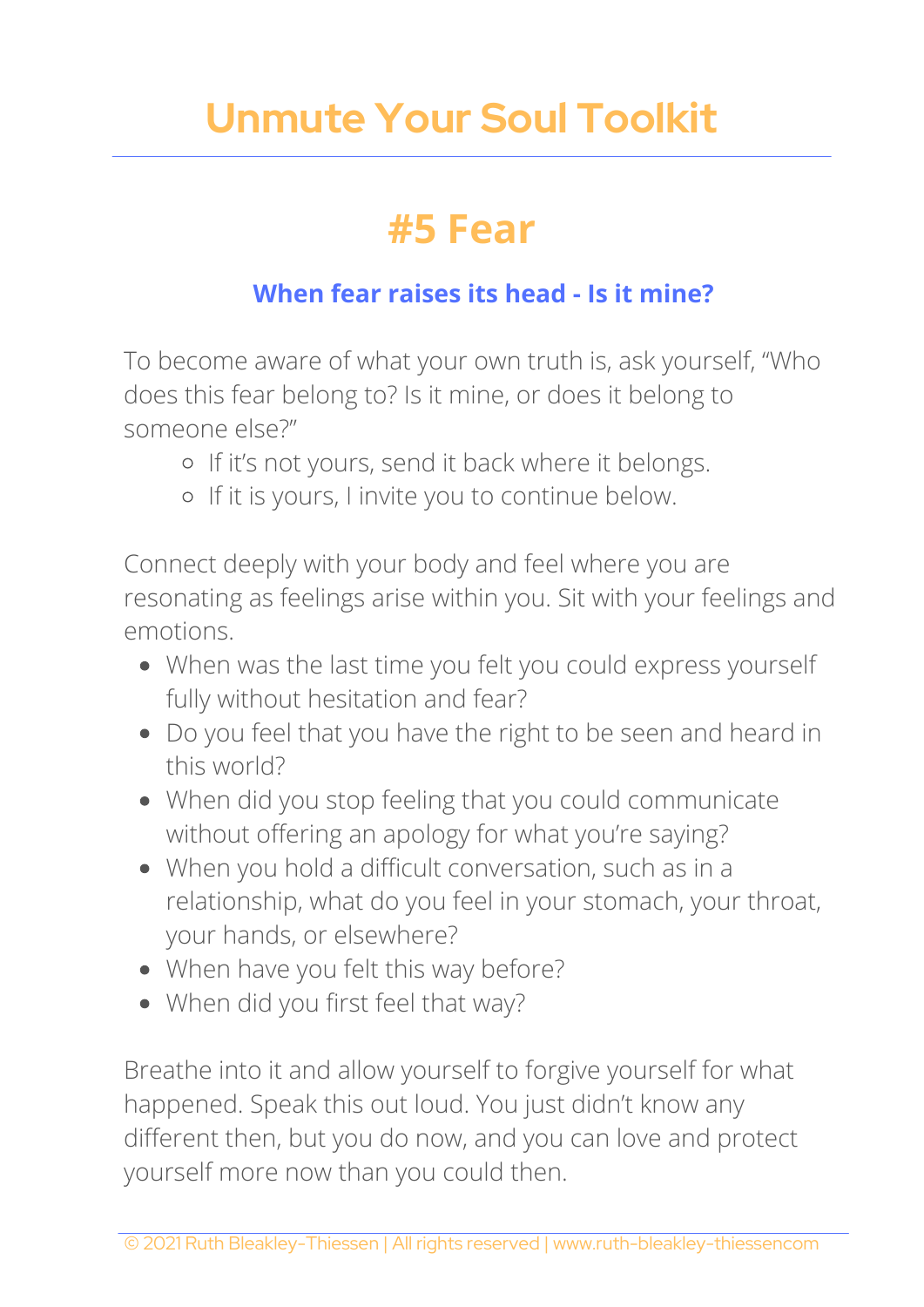#### **A simple and powerful exercise for you to dive deep into your fear and inquire about it.**

What are you afraid of? Answer it. Ask it again. Why are you afraid of it? Answer it again—you can give the same answer or a different one. Keep repeating the "Why are you afraid of it?" question and keep answering it. You will dig down closer to the source of your fear.

Here's an example: What are you afraid of? I'm afraid of losing my job. Why are you afraid of losing your job? Because the pay is good. Why are you afraid of losing your job? Because I would be humiliated. Why are you afraid of losing your job? Because I'd have to tell my family. Why are you afraid of losing your job? Because my family would think I'm no good at anything. Why are you afraid of losing your job? Because I won't be loved anymore.

As you continue asking yourself the question, the deeper fear of losing your job is actually fear of not being loved anymore. Try this out for yourself and go deeper into the root cause of your fear.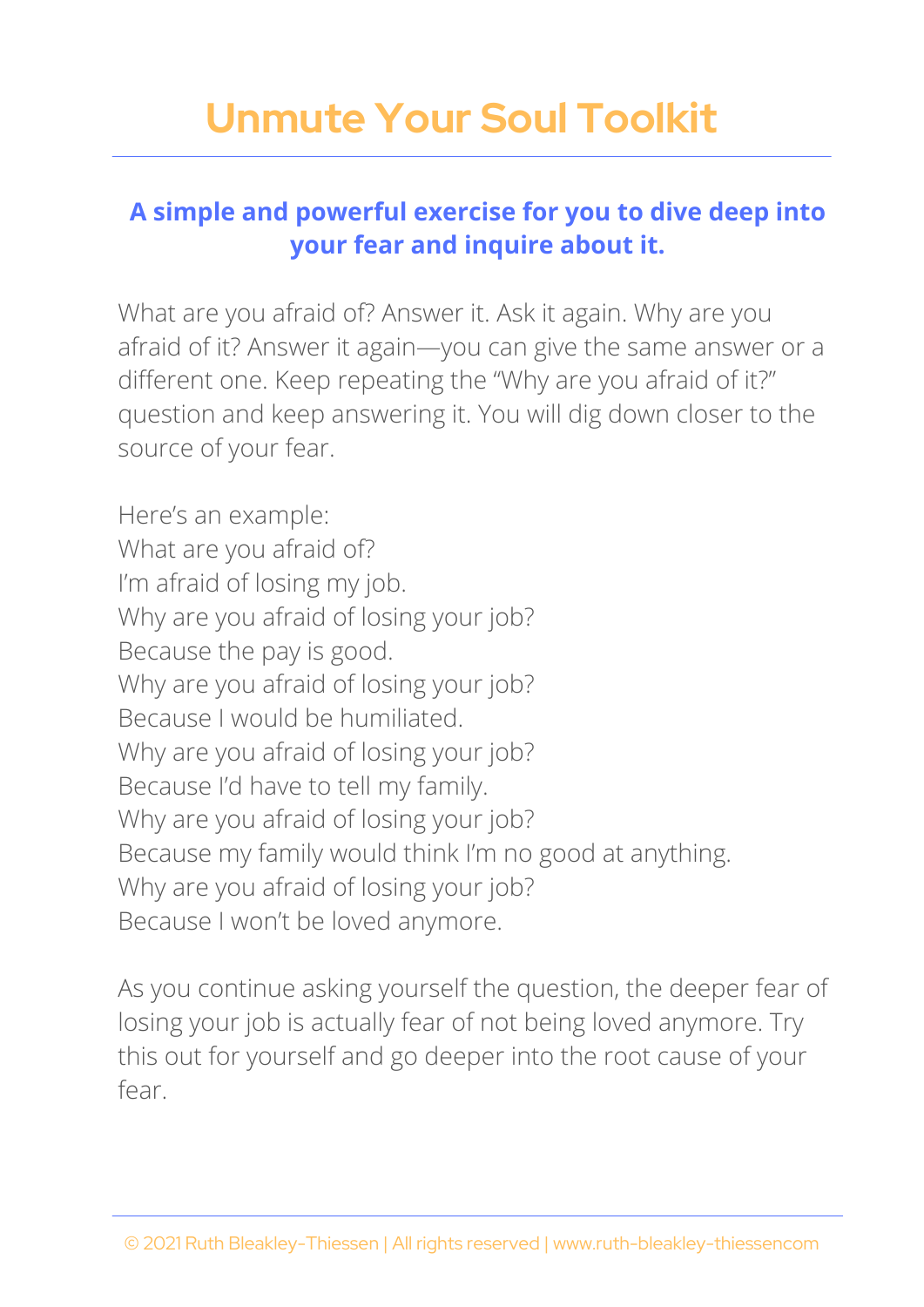#### **The worst and the best exercise\***

If the worst fear you have persists in your head, ask yourself this question again and again, make a list in your journal:

- What's the worst that could happen?
- If the worst happened, what's the worst thing that might happen after that?

Keep going until you find out what could happen if the very worst thing happened that you could imagine.

When you've finished, ask yourself:

- What's the best that could happen?
- If the best happened, what's the best that would happen after that?

Keep going. You'll be surprised!

Next:

Go through these questions about your personal, professional and other relationships. Choose a situation where you are withholding your truth, scared of what may happen if you speak it.

Journal about it for at least five minutes.

Write a letter to the person/people and say everything you are feeling. Do not send it!